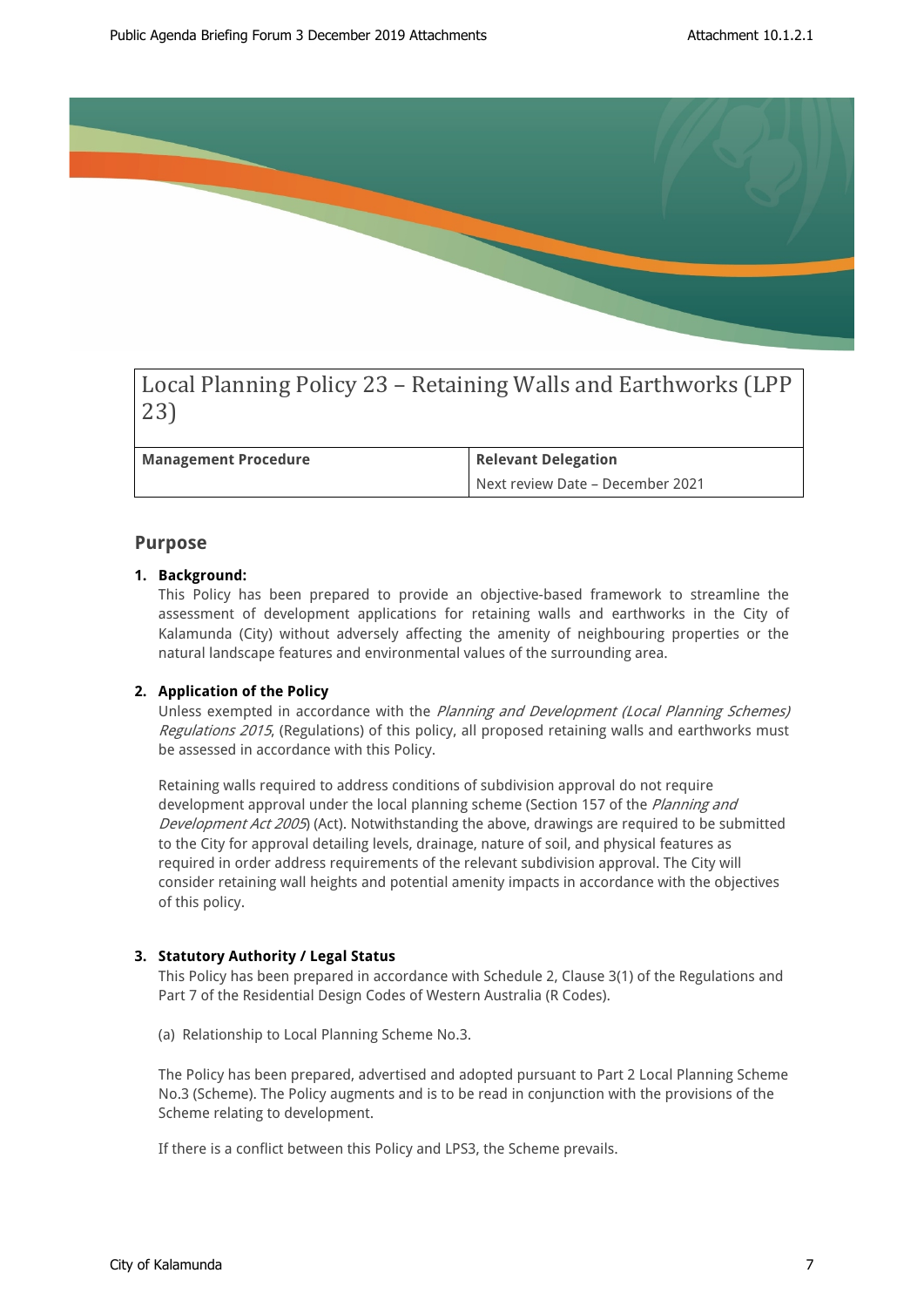

(b) Relationship to other state planning/ development control policies.

This Policy has due regard to and should be read in conjunction with the following state planning policies:

- i. State Planning Policy 1 State Planning Framework.
- ii. State Planning Policy 7.3 Residential Design Codes.
- iii. State Planning Policy 3.7 Planning in Bushfire Prone Areas.
- iv. State Operational Planning Policy Liveable Neighbourhoods.
- (c) This Policy must be read in conjunction with City of Kalamunda Local Planning Policies.

Local Planning Policies relevant to this policy are:

- i. Local Planning Policy 15 Outbuildings and Sea Containers
- ii. Local Planning Policy 11 Public Notification of Planning Proposals
- iii. Local Planning Policy 13 Street Fencing, Wall and Gate Policy
- iv. Local Planning Policy 8 Retention and Upgrade of Grouped Dwellings.
- v. Local Planning Policy 9– Dual Density Design

### **4. Policy objectives**

The objectives of this Policy are to:

- a) To ensure Retaining Walls and Earthworks maintain the amenity and character of the areas where they are proposed;
- b) Minimise the impacts of Retaining Walls and Earthworks on the natural environment and landscape; and
- c) To streamline the assessment process for Retaining Walls and Earthworks.

### **Definitions**

*Natural ground level – the levels on a site which precede the proposed development, excluding any site works unless approved by the decision maker or established as part of subdivision of the land preceding development.*

*Wall height – the vertical distance from the natural ground level at the boundary immediately adjacent to the retaining wall to the top of the retaining wall.* 

*Retaining wall – means a wall constructed in brick, stone, concrete or limestone material designed to retain soil.*

*Earthworks - means any works which alter the levels of a site through cutting and filling of material or importing fill material to the site, including soil remediation and forward-works.*

*Terracing – means the creation of one or more raised sections of earth with vertical or sloping sides and flat levels formed across a site.*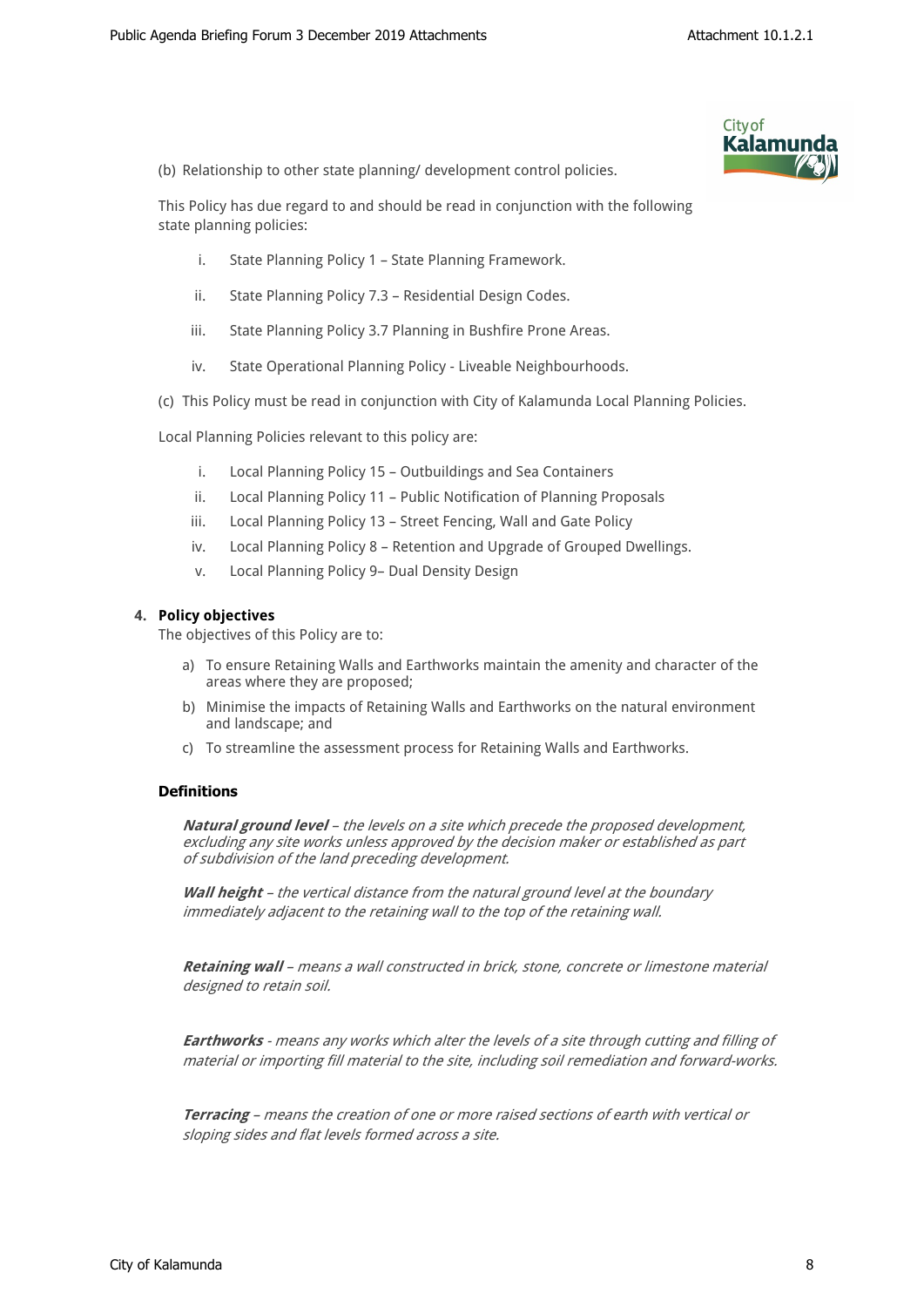

## **5. Policy Statement**

### *5.1 Development Approval*

A retaining wall is exempted from requiring development approval where it meets the following deemed to comply requirements:

- a) Is less than 0.5 metres in height; or
- b) If greater than 0.5 metres in height, is setback from the lot boundary in accordance with Clause 6.7 of the Explanatory Guidelines of the R Codes.

All retaining walls must be designed by a suitably qualified structural engineer.

Earthworks are considered 'development' (works) and require development approval, unless:

- a) It meets the deemed-to-comply Site Works requirements of the Residential Design Codes;
- b) It is specifically approved as part of a related development approval; or
- c) It is filling to the maximum finished level of an approved or exempted retaining wall.

### **5.2 Existing Amenity**

Development Applications must demonstrate acceptable impact with regard to:

- a) Streetscape;
- b) Visual Privacy;
- c) Scale;
- d) Overshadowing; and
- e) Streetscape and Urban Design.

### **5.3 Wall Heights**

Development Applications must demonstrate acceptable impact with regard to:

- a) Building design consistent with the prevailing streetscape;
- b) Bulk and scale in the context of the development;
- c) Setbacks consistent with prevailing streetscape;
- d) Balance of cut and fill; and
- e) Walls consistent with elements 6.2 (a-d) of this policy must be terraced for any sections of retaining wall which exceed 1.0 metre in height from natural ground level.